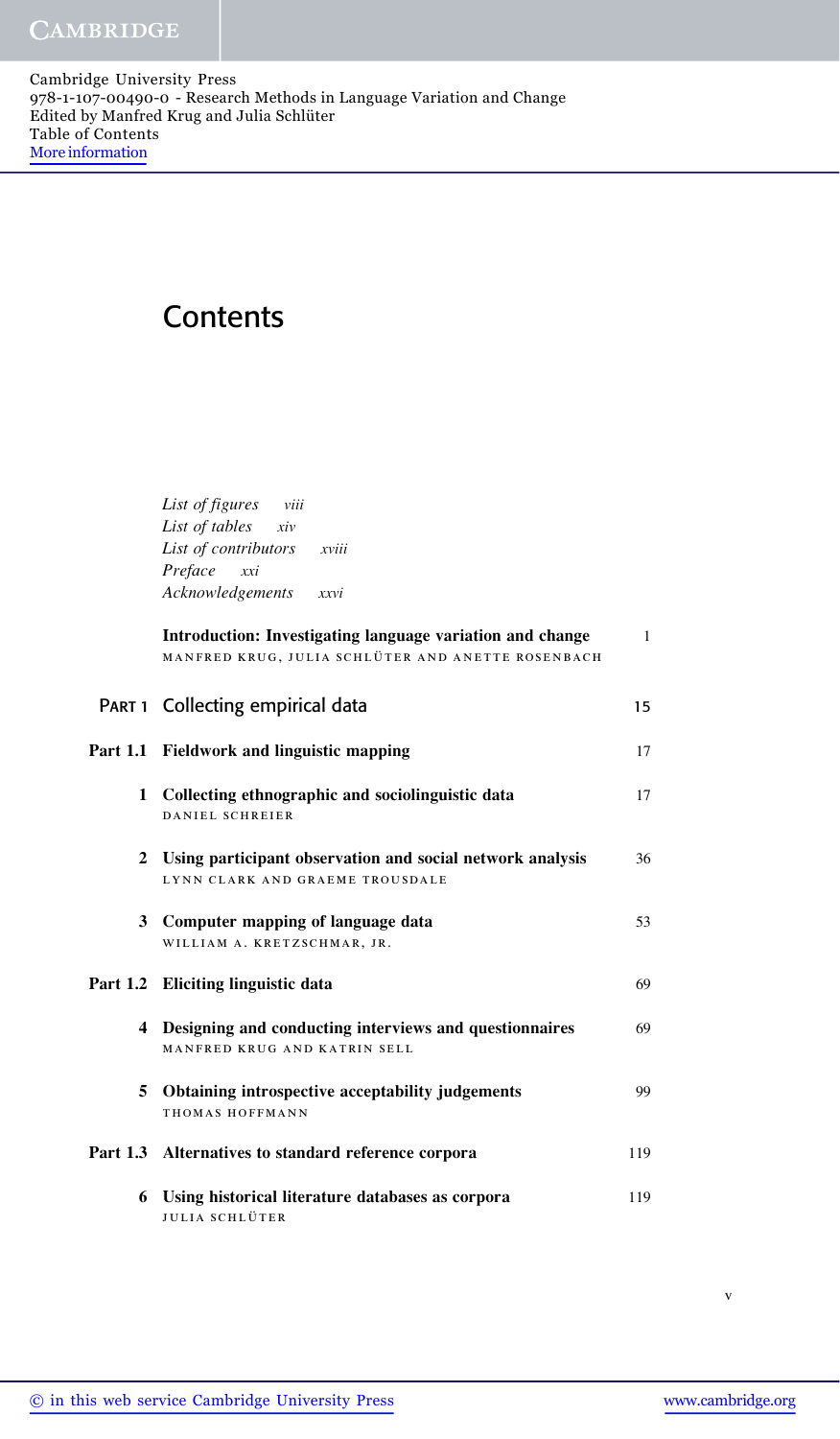| V1 | Contents                                                                                             |     |
|----|------------------------------------------------------------------------------------------------------|-----|
| 7  | Using the OED quotations database as a diachronic corpus<br>GÜNTER ROHDENBURG                        | 136 |
|    | 8 Using web-based data for the study of global English<br><b>MARIANNE HUNDT</b>                      | 158 |
|    | PART 2 Analysing empirical data                                                                      | 179 |
|    | Part 2.1 Corpus analysis                                                                             | 181 |
|    | 9 Using 'small' corpora to document ongoing<br>grammatical change<br><b>CHRISTIAN MAIR</b>           | 181 |
|    | 10 Using tag sequences to retrieve grammatical structures<br><b>SEBASTIAN HOFFMANN</b>               | 195 |
|    | 11 Categorizing syntactic constructions in a corpus<br>NICHOLAS SMITH AND ELENA SEOANE               | 212 |
|    | Part 2.2 Phonetic and phonological analysis                                                          | 228 |
| 12 | Analysing phonetic and phonological variation on the<br>segmental level<br><b>ULRIKE GUT</b>         | 228 |
|    | 13 Analysing phonetic and phonological variation on the<br>suprasegmental level<br><b>ULRIKE GUT</b> | 244 |
|    | 14 Reconstructing stress in Old and Middle English<br>DONKA MINKOVA                                  | 260 |
|    | Part 2.3 Combinations of multiple types of data                                                      | 278 |
|    | 15 Combining elicitation data with corpus data<br>ANETTE ROSENBACH                                   | 278 |
|    | 16 Using convergent evidence from psycholinguistics<br>and usage<br>MARILYN FORD AND JOAN BRESNAN    | 295 |
| 17 | Applying typological methods in dialectology<br>LIESELOTTE ANDERWALD AND BERND KORTMANN              | 313 |